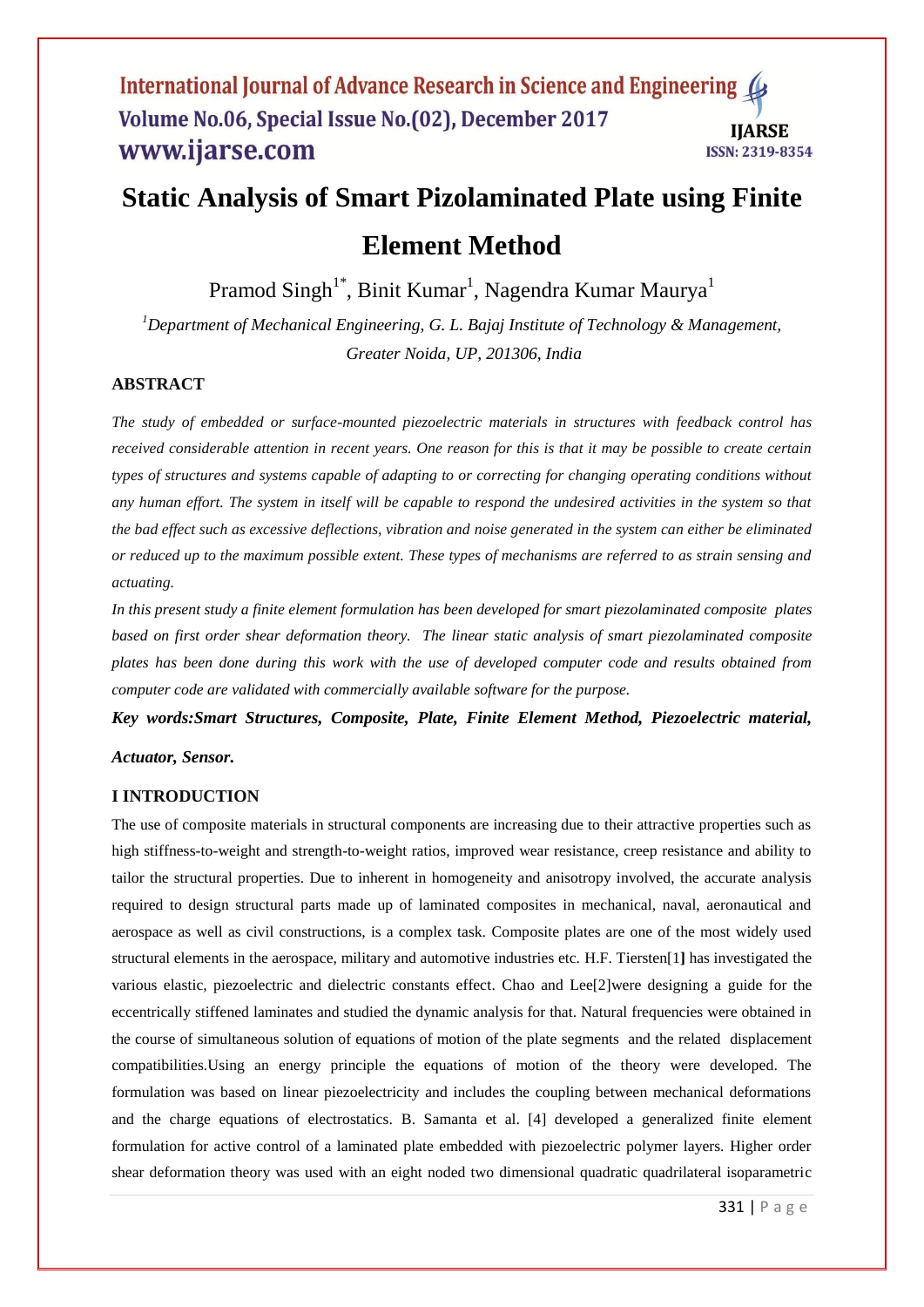element. A (0/90/0) lamina sequence was used for the substrate layer and polyvlnylidene fluoride was used for the sensors and actuator layers. They found that significant reduction in amplitude of vibration occurs because of increased damping through feedback.J.N.Reddy [5]develop finite element formulation based on the classical and shear deformation plate theories for the analysis of laminated composite plates with integrated sensors and actuators and subjected to both mechanical and electrical loadings. C.Chee et al.[6] conducted theoretical formulation for modelling composite smart structure. Mathematical model is based on higher order displacement field coupled with a layerwise linear electric potential. Actuation capabilities of the structure due to varying parameters of the piezoelectric.

# **II THEORETICAL FORMULATION**

In formulating the theory for smart plates, FSDT is used to find the linear strain displacement relations of smart plate, of the form given by equation (3.3) constitutive relations, for an orthotropic material given by equation (3.5) and displacement field, given by equation (3.1) accommodating the linear variation of transverse shear strains and hence shear stresses, are considered and linear strain. Here in formulating the theory, we make certain assumptions or place restrictions which are as follows.

#### **BASIC ASSUMPTIONS OF SMART PLATE**

Some of the important assumptions used herein are as follows.

- Material properties of each layer in its fibre axis system are prescribed instead of individual fibre andmatrixproperties; i.e., the micromechanics of the layersis not included in the formulation.
- Based on unidirectional fibre orientation, the individual lamina is considered homogeneous and orthotropic, i.e., having three principal planes of symmetry.Individual plies are perfectly bonded together to form the laminates.
- The plies and the laminate are of uniform thickness.
- The middle plane of the laminate is considered as the reference plane and also

#### **III FIRST-ORDER SHEAR DEFORMATION THEORY**

The present first- order shear deformation theory has been used in present thesis. This theory yields a constant value of transverse shear strain through the thickness of the smart plate, and thus requires shear correction factors. The shear correction factors are dimensionless quantities introduced to account for the discrepancy between the constant states of shear strains in FSDT. For composite laminates, the shear correction factors, in general, depend on the constituent ply properties, lamination scheme, and type of structure (i.e., geometry and boundary conditions). As already mentioned, the objective has been to find an optimal choice between accuracy and complexity. Hence, first- order shear deformation theory of continuity requirement would make the next set of formulation.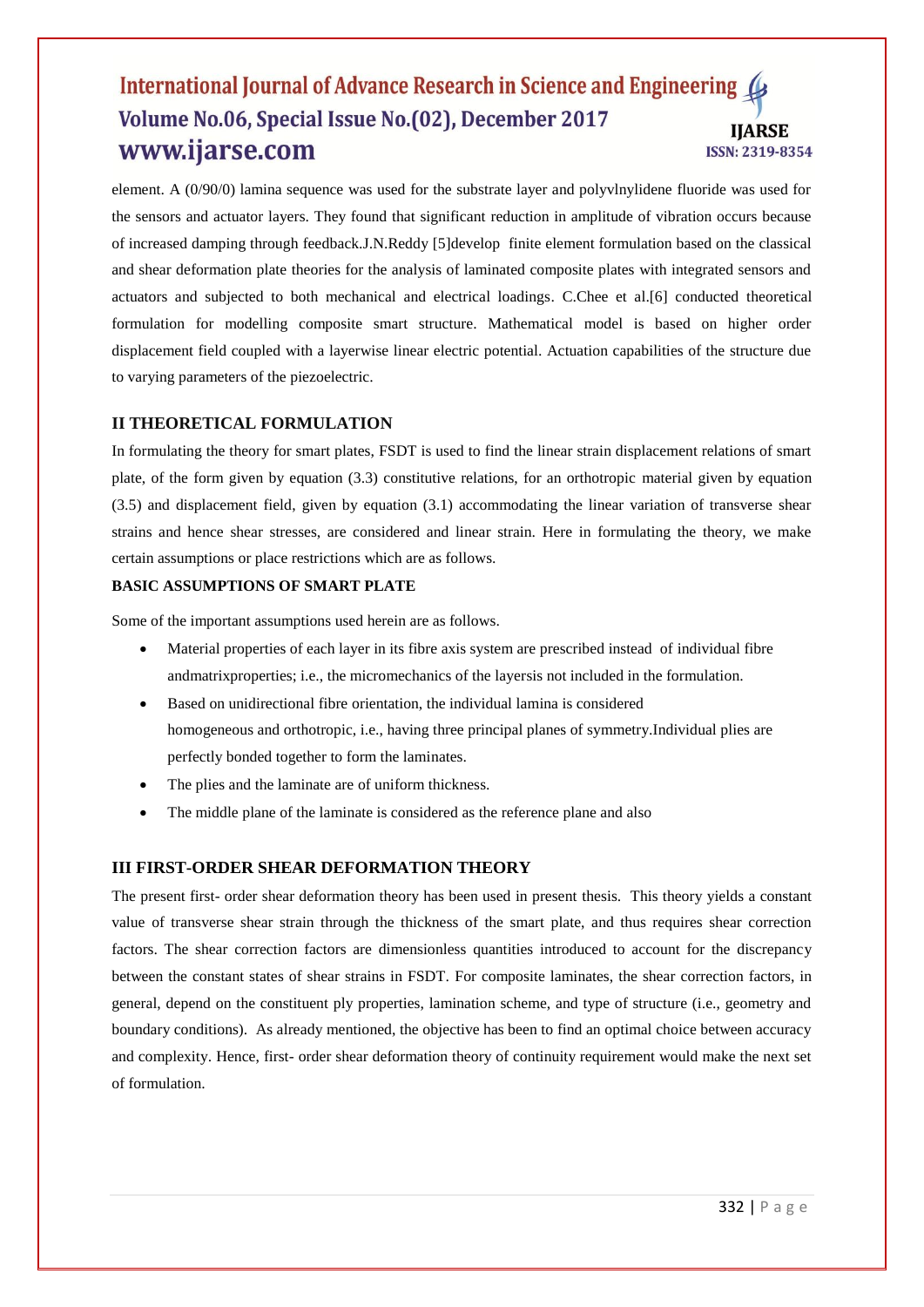#### **3.1 SMART PLATE GEOMETRIC AND CONSTITUTIVE RELATIONS**

The spatial displacement variables for the smart laminated plate are expressed according to first order shear deformation theory.

$$
u(x, y, z, t) = uo(x, y, t) + z\theta_x(x, y, t)
$$

 $v(x, y, z, t) = v_o(x, y, t) + z\theta_y(x, y, t)$  (3.1)

$$
w(x, y, z, t) = w_o(x, y, t)
$$

From this, the spatial displacement field in terms of the reference plane variables, may be written in a compact form as

 $\{\Delta\} = [G]\{d\}$  (3.2)

Where, the spatial and reference plane displacement vectors for the plate are taken as

$$
\{\Delta\} = [u \quad v \quad w]^T
$$

$$
\{d\} = [u_0 \quad v_0 \quad w_0 \theta_x \quad \theta_y]^T
$$
Where, 
$$
[G] = \begin{bmatrix} 1 & 0 & 0z & 0 \\ 0 & 1 & 00 & z \\ 0 & 0 & 10 & 0 \end{bmatrix}
$$

Now, based on the displacement components in the following non-zero spatial linear strain components can be obtained.

$$
\varepsilon_{xx} = u_{,x} = u_{o,x} + z\theta_{x,x} = \bar{\varepsilon}_{xx} + z\bar{k}_{xx}
$$
\n
$$
\varepsilon_{yy} = v_{,y} = v_{o,y} + z\theta_{y,y} = \bar{\varepsilon}_{yy} + z\bar{k}_{yy}
$$
\n
$$
\varepsilon_{zz} = w_{,z} = 0
$$
\n
$$
\gamma_{xy} = u_{,y} + v_{,x} = (u_{o,y} + v_{o,x}) + z(\theta_{x,y} + \theta_{y,x})
$$
\n
$$
= \bar{\varepsilon}_{xy} + z\bar{k}_{xy}
$$
\n
$$
\gamma_{xz} = u_{,z} + w_{,x} = \theta_x + w_{,x} = \phi_x
$$
\n
$$
\gamma_{yz} = v_{,z} + w_{,y} = \theta_y + w_{,y} = \phi_y
$$
\n(3.3)

In a smart plate structure, the interaction between the mechanical and electrical fields is defined by Maxwell equations

$$
\phi = \frac{1}{2} C_{ijkl} \varepsilon_{ij} \varepsilon_{kl} - e_{ijk} \varepsilon_{ij} E_k - \frac{1}{2} p_{kl} E_k E_l
$$
\n(3.4)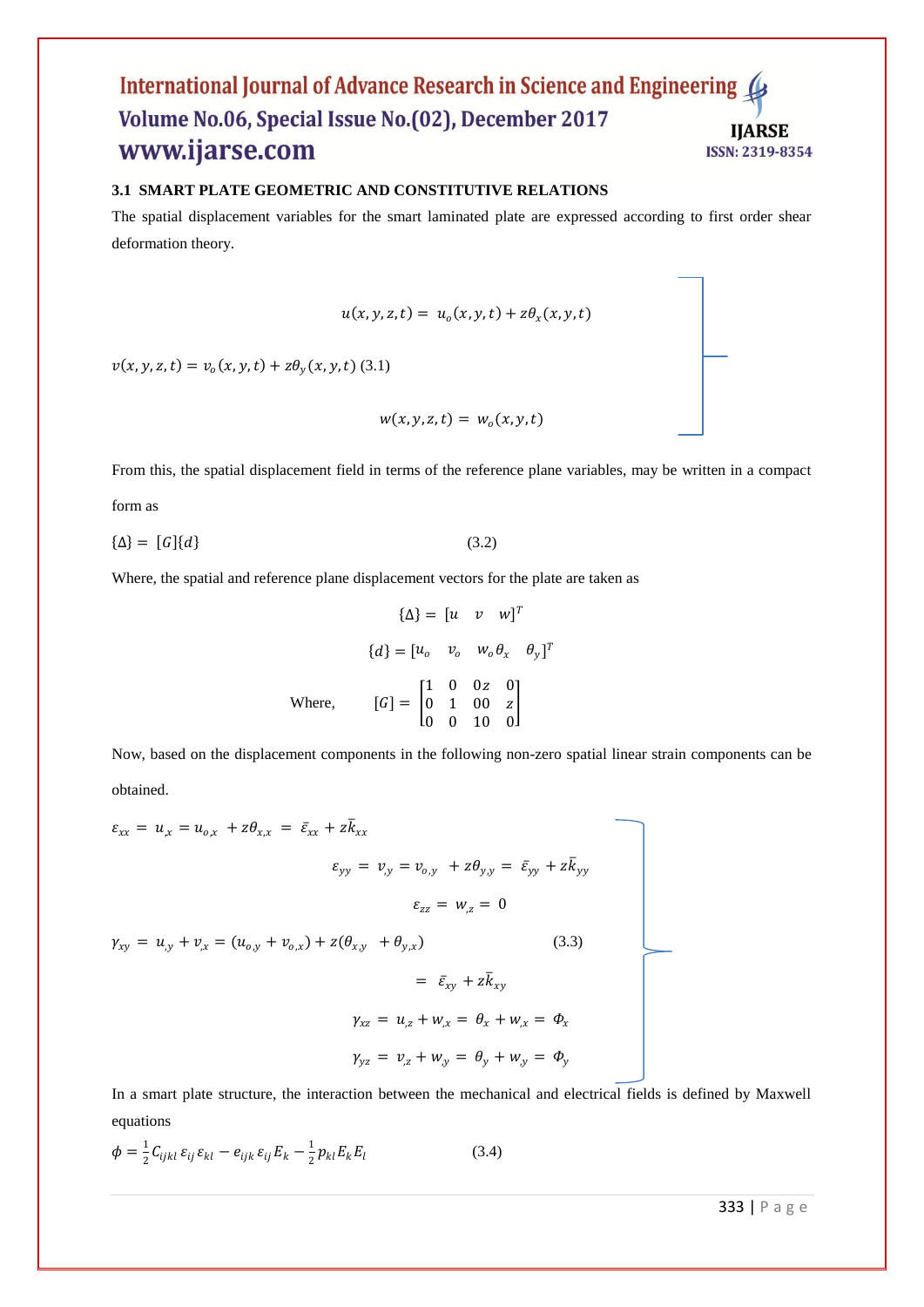Such that  $\partial \phi$  $\frac{\partial \phi}{\partial \varepsilon_{ij}}$  ;  $D_i = -\frac{\partial \phi}{\partial E}$  $\partial E_i$ 

Where E is the electric field vector, D is the electric displacement vector, C is the tensor of elasticity module,  $\varepsilon$ is the strain tensor,  $\sigma$  is the stress tensor, e is the tensor of piezoelectric module, and p is the tensor of dielectric constants, in material axes 1, 2, 3.

 We find that the piezoelectric materials have the property to generate electrical charge under mechanical load or deformation, and the reverse, applying an electrical field to the material results in mechanical strains or stresses.

 $\sigma = Q\varepsilon - eE$  $D = e^T \varepsilon + pE$  (3.5)

# **3.2PLATE FINITE ELEMENT DISCRETIZATION**



# **3.3 STATIC ANALYSIS**

We can consider the structure to work in the following manner: first the smart plate structure is exposed to an external applied mechanical load and deforms, corresponding to the deformation, generalized displacements and induced potentials in the sensors. For the static case

$$
\left\{ \left[K_{uu_P} + K_{uu_S}\right] - \left[K_{u\phi}^S\right] \left[K_{\phi\phi}^S\right]^{-1} \left[K_{\phi u}^S\right] \right\} \left\{ d^{mec} \right\} = \left\{ F_{ext}(t) \right\} \tag{3.6}
$$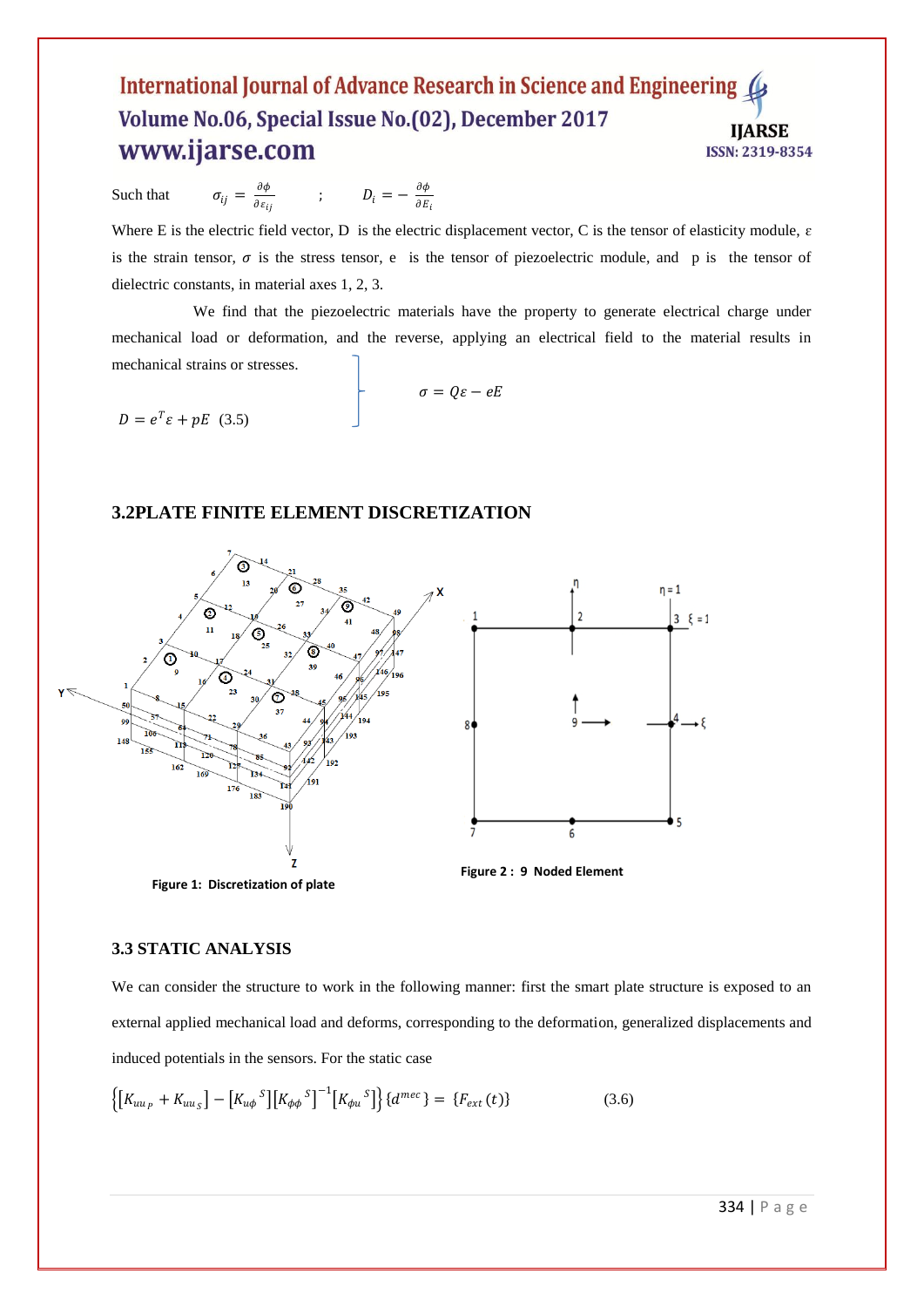The control is introduced through imposed electric potentials in the actuators, which are amplified signals of the sensors

$$
\{\phi^{(A)}\} = -G\left[K_{\phi\phi}^{(S)}\right]^{-1}\left[K_{\phi u}^{(S)}\right]\{d\} \tag{3.7}
$$

Where G is the gain of the amplifier. The actuating voltages of the actuators produce an electric force  ${F^{(A)}}$  =  $\{-K_{u\phi}^{(A)}\phi^{(A)}\}$ , which will be external mechanical force resulting generalized displacements  $\{q^{act}\}$ given by

=

$$
\left( \left[ K_{uu_P} \right] + \left[ K_{uu_S} \right] - \left[ K_{u\phi} \right]^{(S)} \right] \left[ K_{\phi\phi} \right]^{(S)} \right]^{-1} \left[ K_{\phi u} \right]^{(S)} \right) \{ d^{act} \}
$$

$$
-G \left( \left[ K_{\phi\phi} \right]^{(S)} \right]^{-1} \left[ K_{\phi u} \right]^{(S)} \left[ d^{mec} \right] \right) \tag{3.8}
$$

The final generalized displacements are finally given by

$$
\{d\} = \{d^{mec}\} + \{d^{act}\}.
$$

# **IV RESULT & DISCUSSION**

# **Deflection of smartplate along center line for varying mesh sizes**





**Figure 3: Deflection of smart plate along cenrer line**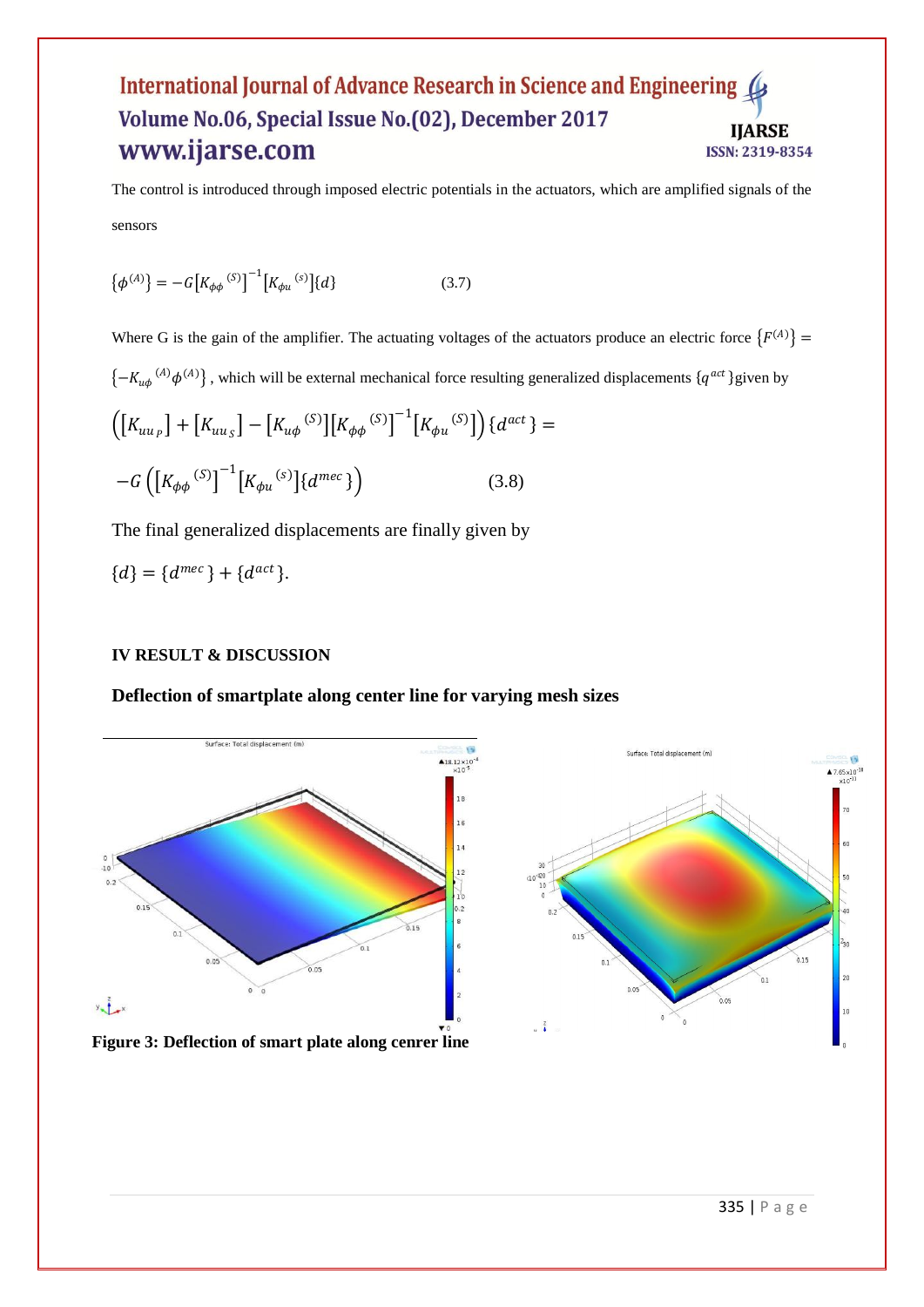

#### **Response of smart plate after potential**

The plate has been analyzed with different mesh sizes and it has been found that the  $(16 \times 16)$  mesh size gives better result compared with previous. It has been observed from the computed values in above table that for the mesh size ( $16 \times 16$ ) the solution is converging

#### **V CONCLUSION**

In the present work, static analyses of smart composite plates have been performed using finite element method. For this purpose, relevant formulation has been derived and a commercial Software COMSOL has been used for study on static response of smart plates.

Following conclusions can be made from the present study:

The deflection of smart piezolaminated plate decreases.The effect of piezoelectric layer controls and reduces the deflection around 50 percent for all edges simple supported plate and clamped, for the cases considered.It can be concluded that due to the piezoelectric properties of laminated plate, deflection decreases considerably.

#### **REFERENCES**

- 1. Tiersten, H.F. (1970) 'Electromechanical coupling factors and fundamentals material constant of thickness vibrating piezoelectric plates', ULTRASONICS
- 2. Chao and Lee.,Vibration of Eccentrically Stiffened Laminates, composite Materials, 14 ,1980, 233-244
- 3. M.C.Ray, R.Bhattacharayya and B.Samanta ,Static Analysis of an intelligent structure by the Finite Element Metho , Computers & Structures ,52,1993 ,.617-631.
- 4. Paul Heyliger, Static behaviour of Laminated elastic /piezoelectric plate American Institute of Aeronautics and Astronautics, AIAA, 32,(12),1994, 2481-2484.